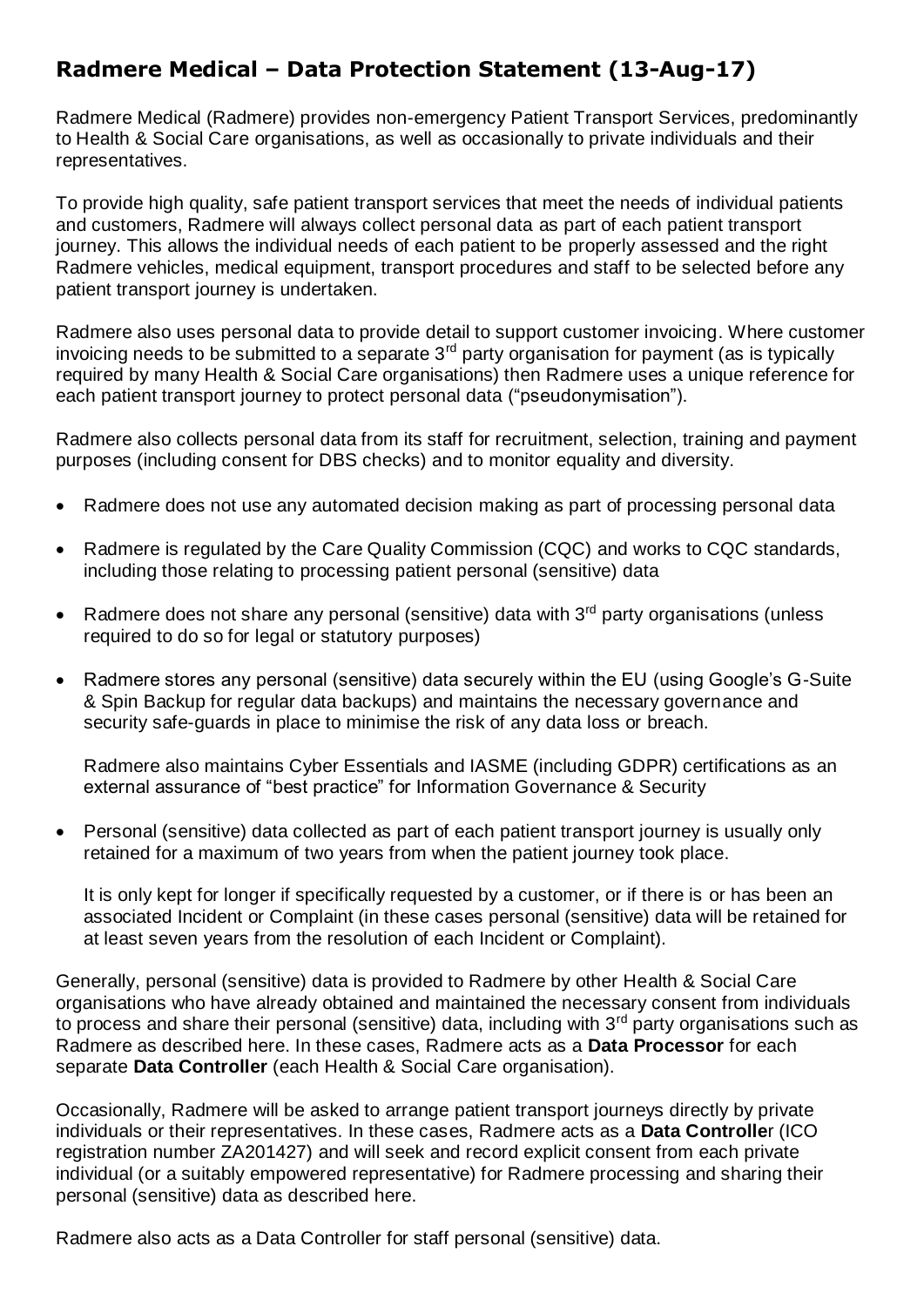The personal data collected by Radmere may vary by patient and their specific needs. It includes:

- **Patient Name**; **NHS#** or **Hospital Reference#**; **Date of Birth** are always collected
- The contact details for the person arranging the patient transport journey are always collected – **Contact Name**; **Contact Details** (Telephone, Email, etc)
- If the patient transport journey is to/from the **Patient's Residential Address** then this will also be recorded, along with any **Pick Up/Drop Off Contact Details**.
- A **Patient Classification** (how independently mobile they are) will be established and recorded as part of assessing what kind of patient transport services are required
- Personal sensitive data (medical) will be collected and recorded in advance to ensure that Radmere can meet the specific patient's needs and as part of Radmere's quality operating procedures.

This includes checking for and recording:

- o any **DNR** ("do not resuscitate") instructions
- o any recent exposure to **MRSA** infections
- o whether the patient is **Confused** and needs assistance
- o whether the patient has a **Walking Frame**, or
- o whether the patient is **Sectioned** under the Mental Health Act.

It may also include recording any other relevant personal or medical information that is provided by the contact arranging the patient transport journey, including but not limited to:

- o the patient's **Current Medical Condition** & any **Medication** required
- o the patient's **Previous Medical History** where this might be relevant for safe patient transport
- o whether the patient is currently serving a **Custodial Sentence** and if so any additional escorts required
- Radmere will also record any other relevant notes as part of each Patient Transport Journey Care Record, including any **Treatment** given, **Incidents** or **Complaints**, at Pick-Up, during each Patient Transport Journey and at Drop-Off.

These may also contain personal or medical information and are used to provide a complete care record for each patient that can be subsequently reviewed, including for any Complaint handling needed.

Any private individual using Radmere's patient transport services has the right to:

- make a **Data Subject Request** in line with their rights under Data Protection Law (see [here](https://ico.org.uk/for-organisations/data-protection-reform/overview-of-the-gdpr/individuals-rights/?q=best+practice) for the UK ICO's overview of these rights)
- **Withdraw Consent** for their personal data to be processed, although this may subsequently affect the ability of Radmere to offer or provide high quality, safe patient transport services to individuals that request this
- **Lodge a Complaint** with a supervising authority (e.g. the ICO or CQC within the UK)